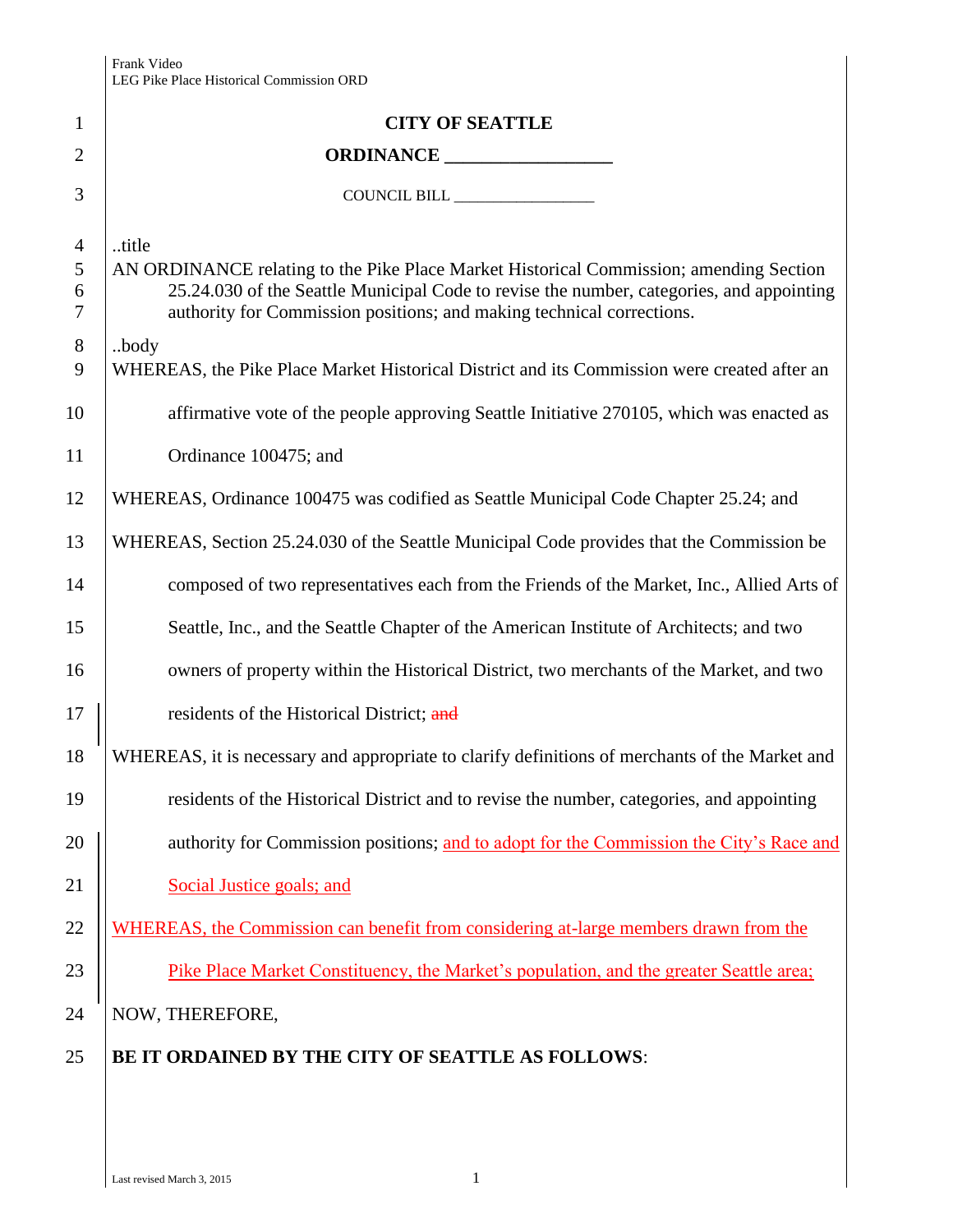|                | Section 1. The number of members of the Market Historical Commission established                 |
|----------------|--------------------------------------------------------------------------------------------------|
| $\overline{2}$ | pursuant to Section 25.24.030 of the Seattle Municipal Code shall be decreased increased from 12 |
| $\overline{3}$ | to $\frac{113}{3}$ as follows:                                                                   |
| $\overline{4}$ | A. One of the Two positions occupied by representatives of Allied Arts of Seattle, Inc. is       |
| .5             | eliminated:                                                                                      |
| 6              | B. One position is are created that shall be appointed without regard to occupation or           |
| $\overline{7}$ | affiliation, and as defined by the Pike Place Market Historical Commission Guidelines;           |
| 8              | <b>CB</b> . The two positions occupied by representatives of the Seattle Chapter of the          |
| 9              | American Institute of Architects (AIA) shall be occupied by two architects, provided that the    |
| 10             | current members who are representatives of the AIA may continue in their current positions until |

11 the end of their terms and may be reappointed to the architect positions; and

**DE**. One of the positions occupied by an owner of property within the Pike Place Market Historical District (Historical District) is eliminated, provided that the member who is a property owner whose term expires the latest in time shall occupy a position created in subsection BA as 15 of the effective date of this ordinance.

16 Section 2. Section 25.24.030 of the Seattle Municipal Code, last amended by Ordinance 115958, is amended as follows:

## **25.24.030 Commission created.**

19  $\vert$  A. There is created a Market Historical Commission (((hereafter called))

20  $||\frac{p}{p}$ "Commission") ((appointed by the Mayor with the consent of a majority of the City Council 21 | and to be)) composed of  $\frac{1113}{113}$  members, whose positions shall be numbered from 1 to  $\frac{11}{11}$ . Odd-|| numbered positions shall be appointed by the Mayor's office and even-numbered positions shall

23  $\vert\vert$  be appointed by the City Council. All mayoral appointments are to be confirmed by the City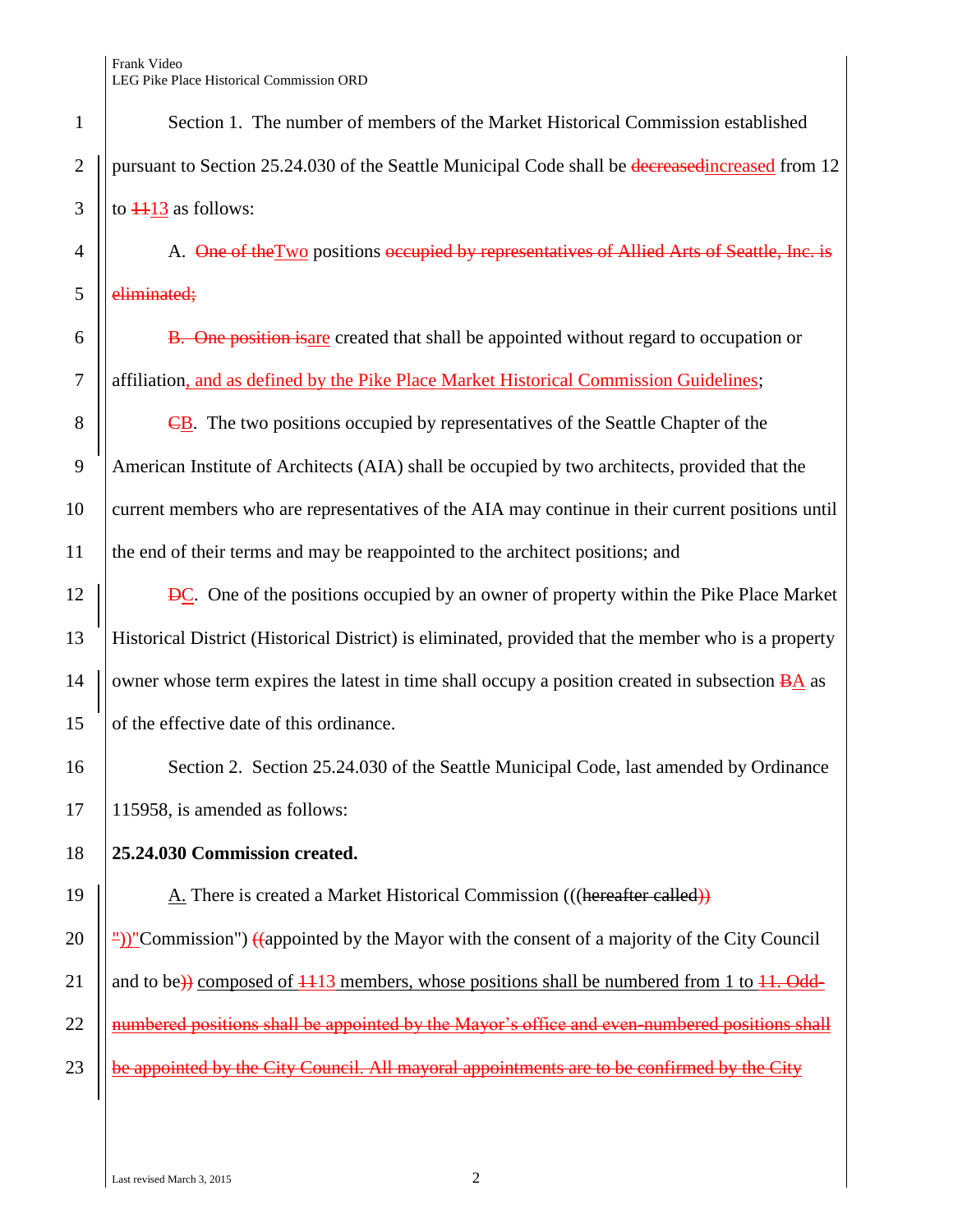## Frank Video LEG Pike Place Historical Commission ORD

| <b>Council 13.</b> The Commission shall be composed of two $((2))$ representatives $((each))$ from the<br>$\mathbf{1}$ |                                                                                                                                   |  |  |  |
|------------------------------------------------------------------------------------------------------------------------|-----------------------------------------------------------------------------------------------------------------------------------|--|--|--|
| $\overline{2}$                                                                                                         | Friends of the Market, Inc. (positions 1 and 2), ((Allied Arts of Seattle, Inc., and the Seattle                                  |  |  |  |
| 3                                                                                                                      | Chapter of the American Institute of Architects; and two (2)) two architects (positions 3 and 4),                                 |  |  |  |
| $\overline{4}$                                                                                                         | two merchants of the Market (positions 5 and 6), two residents of the Historical District                                         |  |  |  |
| 5                                                                                                                      | (positions 7 and 8), one owner((s)) of property within the Historical District (position 9), one                                  |  |  |  |
| 6                                                                                                                      | representative two representatives of Allied Arts of Seattle, Inc. (position positions 10 and 11),                                |  |  |  |
| $\overline{7}$                                                                                                         | ((two (2) merchants of the markets, and two (2) residents of the Historical District)), and onetwo                                |  |  |  |
| 8                                                                                                                      | representatives that shall be appointed without regard to occupation or affiliation (position                                     |  |  |  |
| 9                                                                                                                      | <b>11. positions 12 and 13).</b> For purposes of this Section 25.24.030, "merchants of the Market"                                |  |  |  |
| 10                                                                                                                     | means persons or representatives of businesses that sell merchandise or services from shops,                                      |  |  |  |
| 11                                                                                                                     | stalls, or concessions including, but not limited to, high stalls, fishmongers, and craft and                                     |  |  |  |
| 12                                                                                                                     | produce sellers, located within the Pike Place Market Historical District, and "resident of the                                   |  |  |  |
| 13                                                                                                                     | Historical District" means a person who occupies a primary residence they own, rent, or lease                                     |  |  |  |
| 14                                                                                                                     | within the Pike Place Market Historical District— $(($ . The Mayor shall make $(($ his)) appointments                             |  |  |  |
| 15                                                                                                                     | )) For positions 1 and 2, the Mayor and City Council, respectively, will make appointments ((of                                   |  |  |  |
| 16                                                                                                                     | the representatives of Friends of the Market $\frac{1}{2}(\frac{1}{2})$ and Allied Arts, $\frac{1}{2}$ and the Seattle Chapter of |  |  |  |
| 17                                                                                                                     | the American Institute of Architects, $\chi$ ) from a list of four $(((4))$ ) after giving Friends of the                         |  |  |  |
| 18                                                                                                                     | Market an opportunity to suggest)) nominees ((submitted by each of the said organizations)).                                      |  |  |  |
| 19                                                                                                                     | The Mayor shall make appointments of positions 12 and 13 from a list of four nominees                                             |  |  |  |
| 20                                                                                                                     | submitted by the Commission.                                                                                                      |  |  |  |
| 21                                                                                                                     | B. Each member shall have a demonstrated sympathy with the purposes of this Chapter                                               |  |  |  |
| 22                                                                                                                     | $25.24$ . The members shall serve ((three $(3)$ year)) three-year terms with the terms of the first                               |  |  |  |
| 23                                                                                                                     | Commission to be staggered. Any vacancy in an unexpired term shall be filled in the same                                          |  |  |  |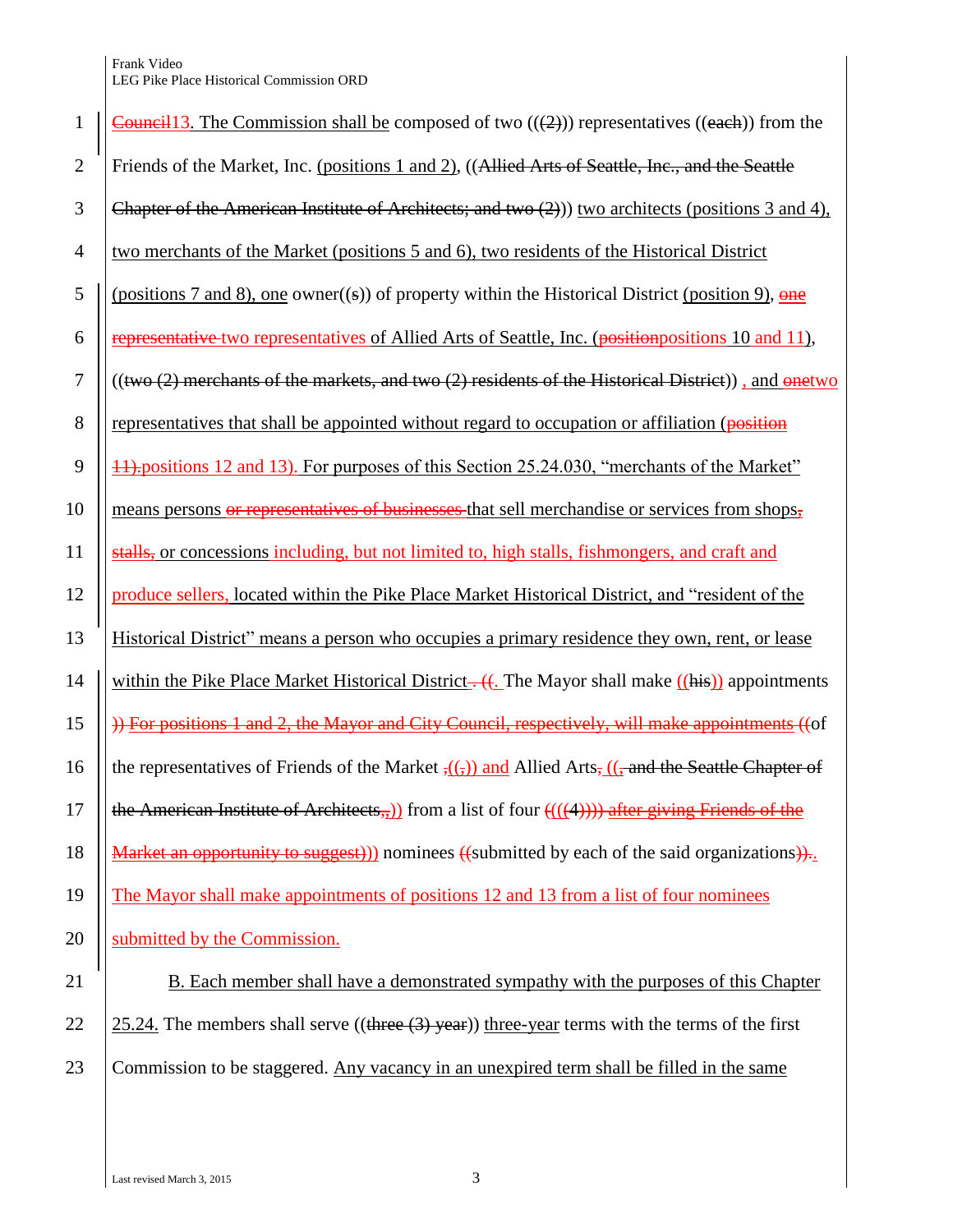Frank Video LEG Pike Place Historical Commission ORD

## 1 manner as the original appointment. A member whose term is ending may continue on an interim 2 basis as a member with voting rights until such time as a successor for that position has been  $3$  | appointed or confirmed by the City Council.

4 C. The Commission shall have for its purpose the preservation, restoration, and 5 improvement of such buildings and continuance of uses in the Historical District, as in the 6 opinion of the Commission shall be deemed to have architectural, cultural, economic, and 7 historical value as described in Section 25.24.040, and which buildings should be preserved for 8 the benefit of the people of Seattle. The Commission shall also make rules, regulations, and 9 guidelines according to the criteria as contained in this ( $(\theta_{\text{chapter}})$ ) Chapter 25.24 for the 10 guidance of property owners within the Historical District. The Commission shall also develop 11 | plans for the acquisition and perpetuation of the Pike Place Market((s)) and of ((market)) Market 12 activities through either public ownership or other means and shall make recommendations to the 13 City Council from time to time concerning their progress. Staff assistance and other services 14 shall be provided by the Department of Neighborhoods to the Commission as requested. 15 | D. The Commission shall use the Racial Equity Toolkit in each of its decisions as 16 **a** applicable. The Commission shall adopt a Statement of Commitment to Advancing Racial 17 Equity in the Guidelines of the Commission. The Commission shall develop, use, and be 18 | accountable to a Racial Equity Lens, a set of questions that considers actual and perceived racial

19 inequities and steps to achieve racial equity, for all decisions involving Commission matters.

20 Any organization involved in suggesting nominees for a Commission position shall use the

21 || Racial Equity ToolkitLens when identifying candidates for Commission membership.

22 23